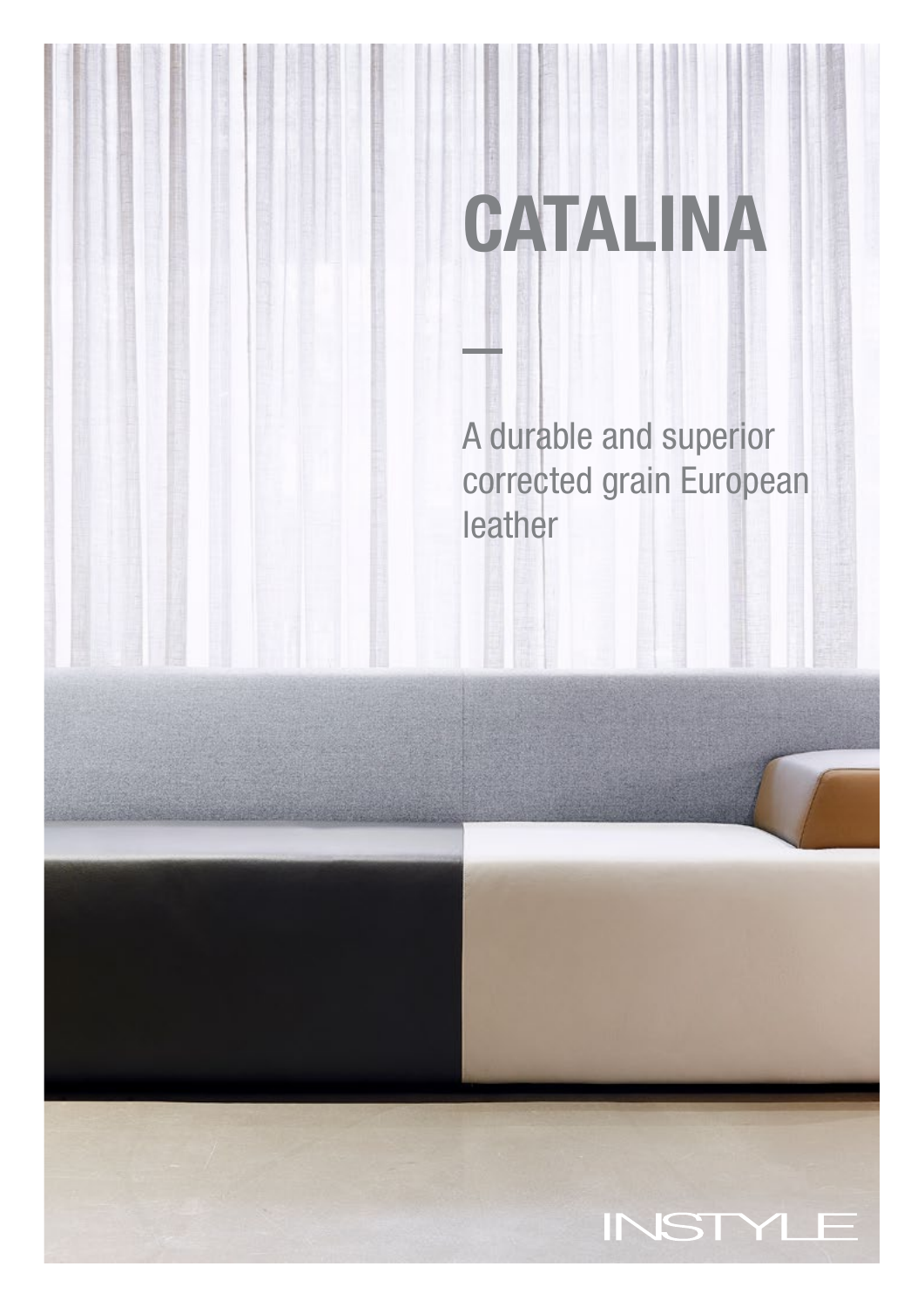







White Oyster Fromage Nude Camembert Latte













Sienna Cinnamon Paprika Toadstool Pillion\* Titian Sol Clementine Scarlet Postbox Grenache Lisbon\* Aloe **Nettle Spring Olive Racing Green** Azure

Glacier Mineral Steel Blue Cyprus Iris Matelot

\*Please note this colourway has a subtle two-tone colour appearance Leather may vary in colour due to the nature of the media Please refer to website for current colour range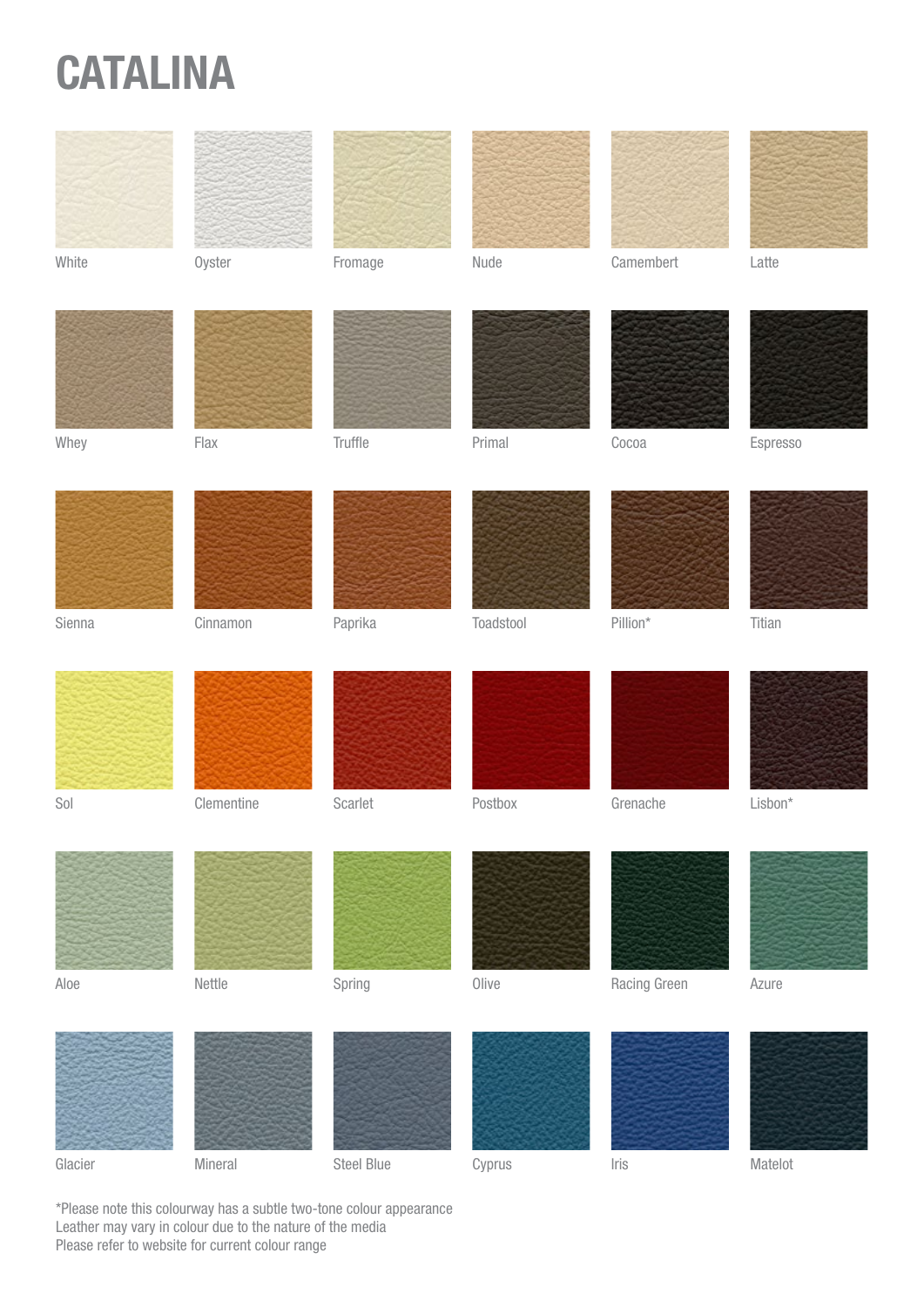





Ash Quarry Pewter Twilight Black